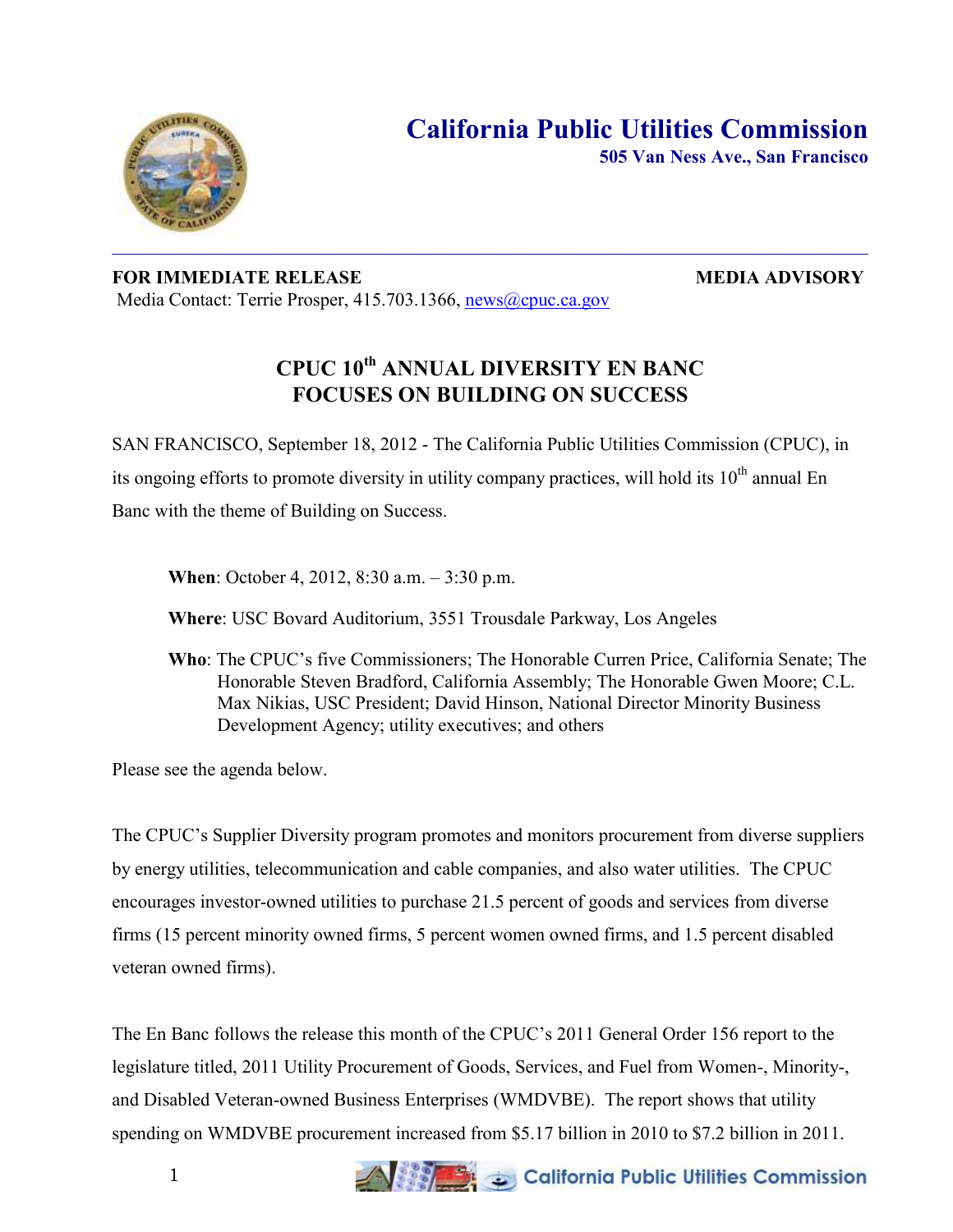There are 34 companies that file annual reports with the CPUC, and collectively these 34 companies procured 30 percent of their total contract needs from diverse and small suppliers.

If specialized accommodations are needed in order to attend the En Banc, please contact the Public Advisor's Office at [public.advisor@cpuc.ca.gov](mailto:public.advisor@cpuc.ca.gov) or call toll-free 866-849-8390 or TTY 866-836-7825 at least three business days in advance of the meeting.

For more information on supplier diversity, including the recently released report, please visit [www.cpuc.ca.gov/PUC/supplierdiversity/.](http://www.cpuc.ca.gov/PUC/supplierdiversity/)

For more information on the CPUC, please visit [www.cpuc.ca.gov.](http://www.cpuc.ca.gov/)

###

## **AGENDA**

## **California Public Utilities Commission 10th Annual Supplier Diversity En Banc**

## **October 4, 2012, 8:30 a.m. – 3:30 p.m. USC Bovard Auditorium 3551 Trousdale Parkway, Los Angeles**

### **Building on Success**

*\$32 billion in supplier diversity spending in 10 years is success! The next step is, to not just increase overall spending, but also to encourage more diverse ownership and wider participation. The spirit of the CPUC's Supplier Diversity Program is to foster new entrepreneurs and new opportunities not just maintain the status quo!* 

**8:30 – 8:45 a.m. Welcome**  C.L. Max Nikias, *USC President* 

# **8:45 – 9:15 a.m**.

**Opening Remarks**  Michael R. Peevey, *President, CPUC*  Timothy Alan Simon, *Commissioner, CPUC*  Mike Florio, *Commissioner, CPUC*  Catherine J.K. Sandoval, *Commissioner, CPUC*  Mark J. Ferron, *Commissioner, CPUC*  The Honorable Curren Price*, California Senate* 

2

California Public Utilities Commission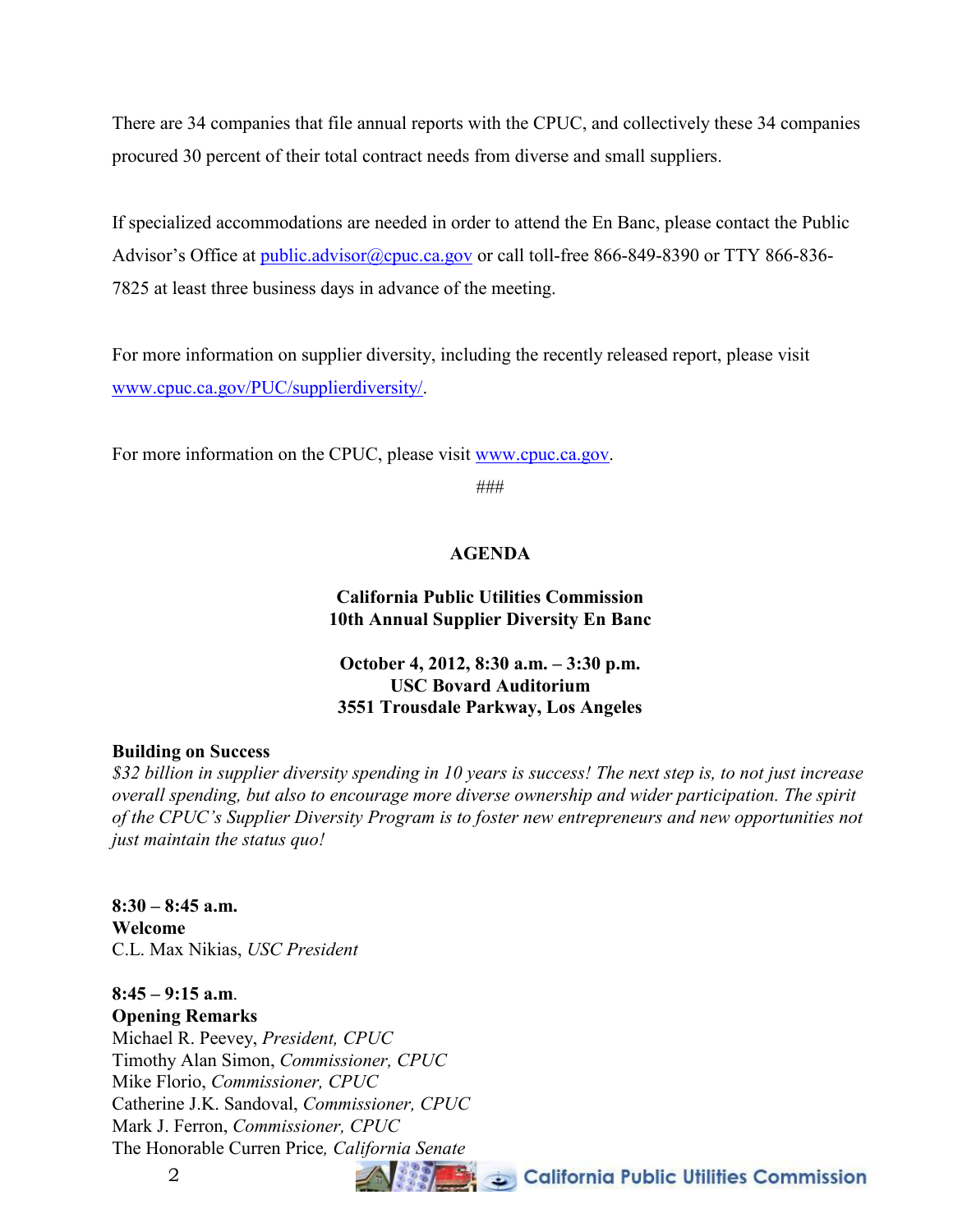The Honorable Steven Bradford, *California Assembly*  The Honorable Gwen Moore

## **9:15 – 9:30 a.m.**

**General Order (GO) 156 Reflections "The Past 10 Years"**  Gwen Moore

## **9:30 – 10 a.m.**

**Summary of Utility Performance & Report to the Legislature on GO 156** 

Paul Clanon, *Executive Director, CPUC* 

## **10 – 10:15 a.m.**

**Guest Speaker — Supplier Diversity**  David Hinson- *National Director*  Minority Business Development Agency

#### **10:15 a.m. – Noon Community Perspective**

Moderator — Gwen Moore

1. Impact of GO 156 over the last 10 years on diverse suppliers and the minority communities Tracy Stanhoff

2. Progress in Capacity Building & Technical Assistance

Bob Gnaizda & Pat Fong-Kushida

3. Growing from a Sub-Contract business to a Prime Supplier

Janice Bryant Howroyd

4. There are 34 companies filing GO 156 reports, but only a few have incorporated and embraced it as part of their corporate mission and supply chain. How do we get T-Mobile, Cox, Time Warner and others like them to adopt what AT&T, Verizon, PG&E, SCE, Sprint & Sempra has already incorporated into the supply chain and corporate culture. Stephanie Chen

5. What's the next step for diverse suppliers? Aubry Stone & David Lizarraga

**Noon – 1 p.m. LUNCH**  Provided by Douglas Gray-Cyber Risk Insurance Brokers 3

 $1 - 2:45$  p.m. **CEO Panel — GO 156 Reflections**  Moderator — President Peevey

## **Opening Remarks of CEOs/Presidents**

Ken McNeely, *President, AT&T California*  Eugene Agee, *Vice President of Procurement & Real Estate, Sprint*  Tim McCallion, *President, Verizon*  Hank Fore, Senior *Vice President, Comcast*  George Richter, *Vice President of Supply Chain Management, Cox Communications*